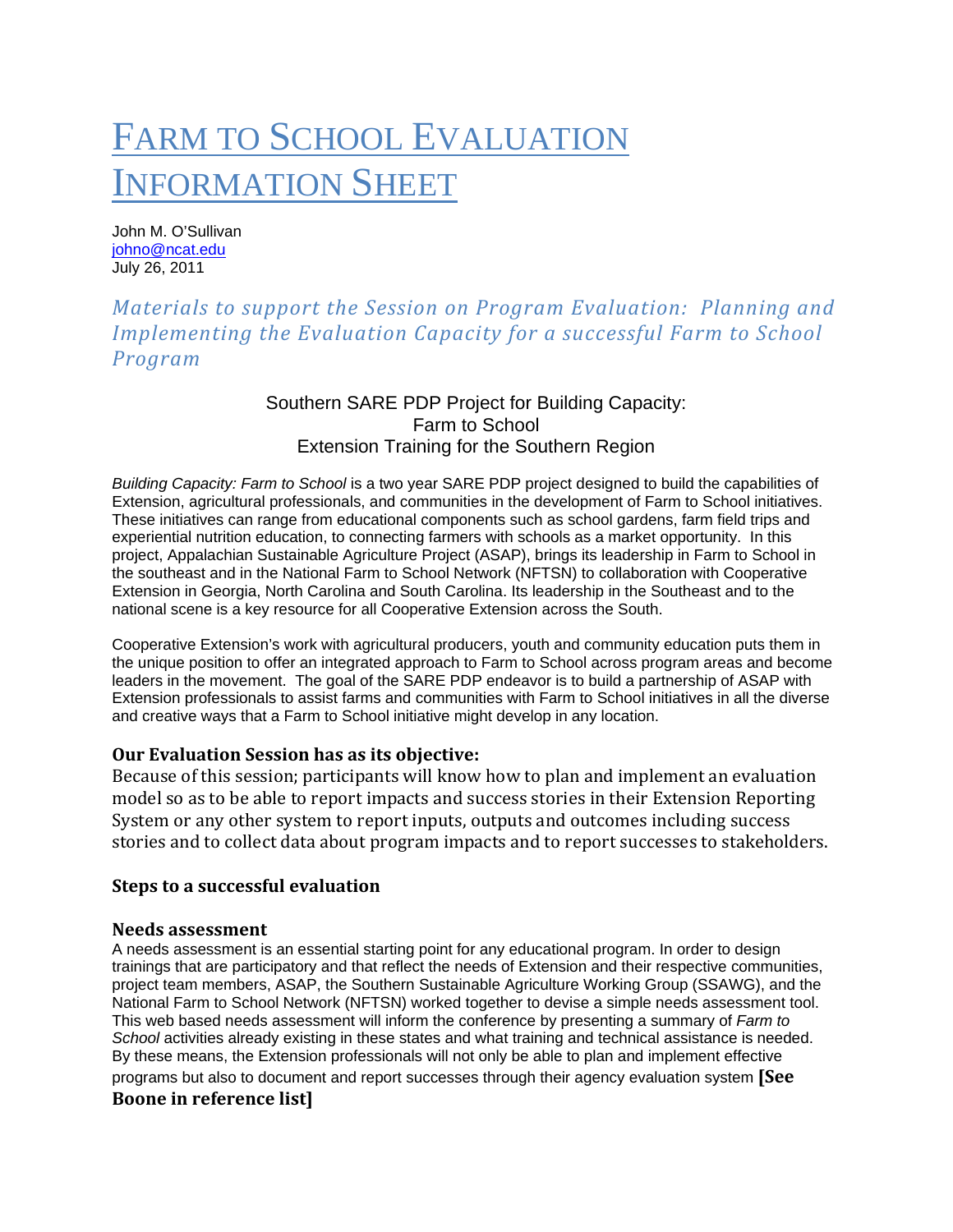# **Program selection focus for planning, implementation and evaluation**

Below in the table are listed the topics covered in our Farm to School workshop. Though, there are other program activities and planned events which could implement Farm to School programs too. These are called "*programs*" because they are planned educational events which take inputs of time and other resources to develop planned outputs such as activities, curricula, handouts, with expected learning outcomes. All these are part of the Evaluation language tied into educational programs. **[See the website reference for Dr Jay Jayratne]**

| Farm to School Field Trips        |  | Farm-to-School Cooking        |
|-----------------------------------|--|-------------------------------|
| <b>Connecting With Curriculum</b> |  | <b>How School Food Works</b>  |
| Cross-Program Collaboration       |  | <b>Models for Procurement</b> |
|                                   |  | <b>School Gardens</b>         |

| Farm-to-School Cooking       |
|------------------------------|
| <b>How School Food Works</b> |
| Models for Procurement       |
| <b>School Gardens</b>        |

# **Understanding and planning the sequence of your program: A Program Logic Model as a program map.**



A *program logic model* lays out the map from start to finish for a program. The map follows the steps of a program starting with *inputs*. Those are the resources you bring to achieve the results you want. It next indicates what you are going to do with those resources. These are the *outputs* and materials you develop or bring to the effort. Finally it spells out what are the results you want to have happen because of your work. These are the *outcomes or impacts*. Each is an important part of the process. From an evaluation point of view the prime interest is what it is you want to see as a result or impact of the program. [**See Taylor Powell in the reference list]**